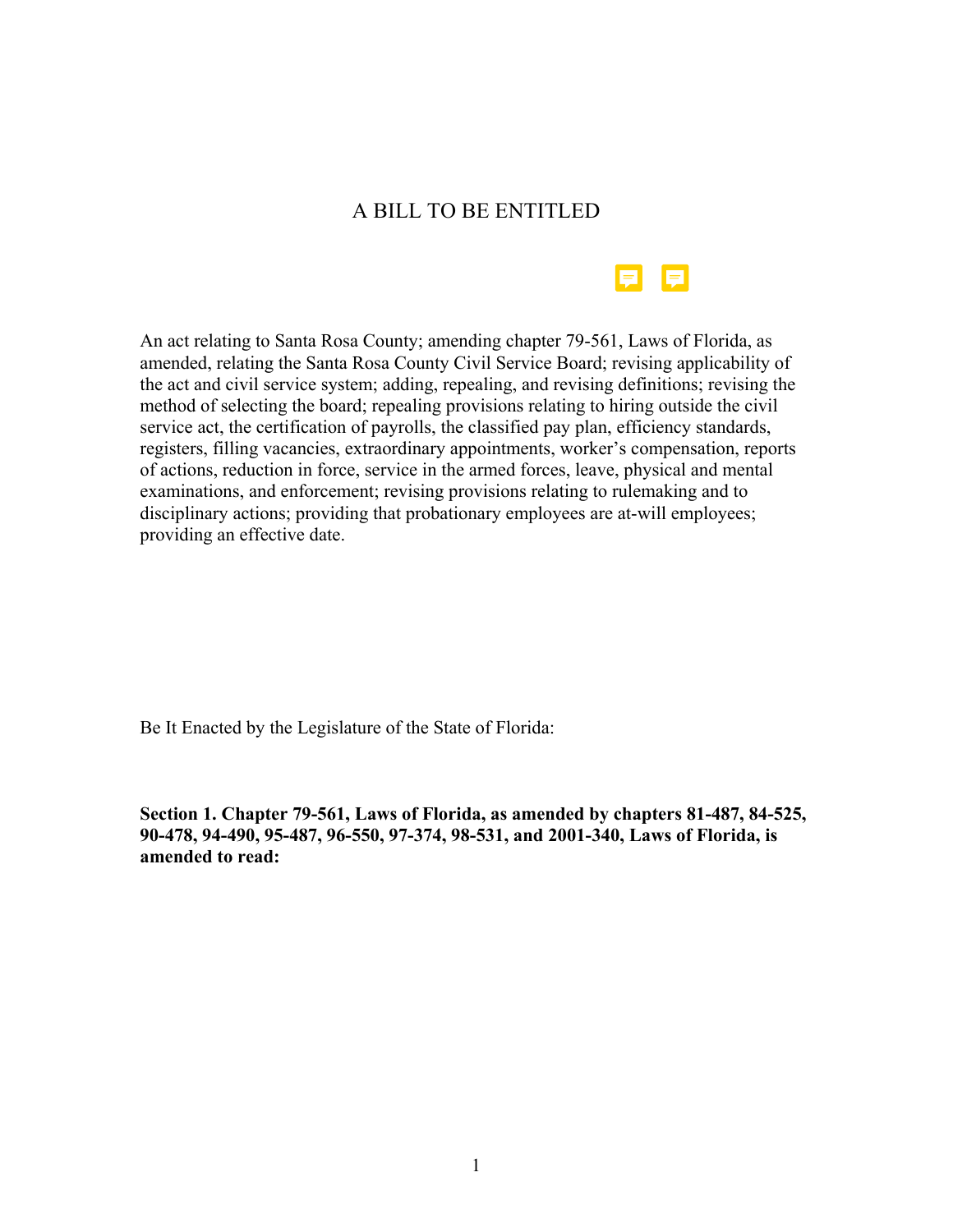#### **Section 1. Definitions.—As used in this act:**

- (1) "Administrative Service" includes all positions within the county, elected, appointed, salaried, hourly, honoraria, gratuitous, or any combination thereof, excepting those positions in which members and staff of the civil service board serve.
- (2) "Appointing Authority" means county commission, clerk of the circuit and county courts, tax collector, property appraiser, sheriff, supervisor of elections, superintendent of schools, school board, and regional library. Within the limitation of the foregoing words, appointing authority also means and includes all officers and agencies now or hereafter having authority to make contracts of employment with persons in the classified service as defined in this act.
- (3) "Board" means the Civil Service Board of Santa Rosa County, Florida
- (4) "County" means the County of Santa Rosa, State of Florida
- (5) "Class" means a group of positions sufficiently similar in duties and responsibilities to be given the same title, the same minimum qualifications, the same examination for fitness, and the same salary range.
- (6) "Classifications" means the act of classifying.
- (7) "Classify" means systematically arranging into units or groups.
- (8) "Classified service" includes all positions within the administrative service of the county not specifically included by this act into the unclassified service. Deputy sheriffs are included in the classified service.
- (9) "Constitutional Officer" means the sheriff, clerk of court, tax collector, property appraiser, or supervisor of elections.

(10) "Demotion" means an involuntary change of job position that results in a reduction in pay.

(11) "Department" means a major subdivision of the two taxing authorities provided for in this act or as established by an appointing authority.

(12) "Division" means a subdivision of any department, as established by that appointing authority.

(13) "Employee" means any person who holds an appointment to any position within the classified service.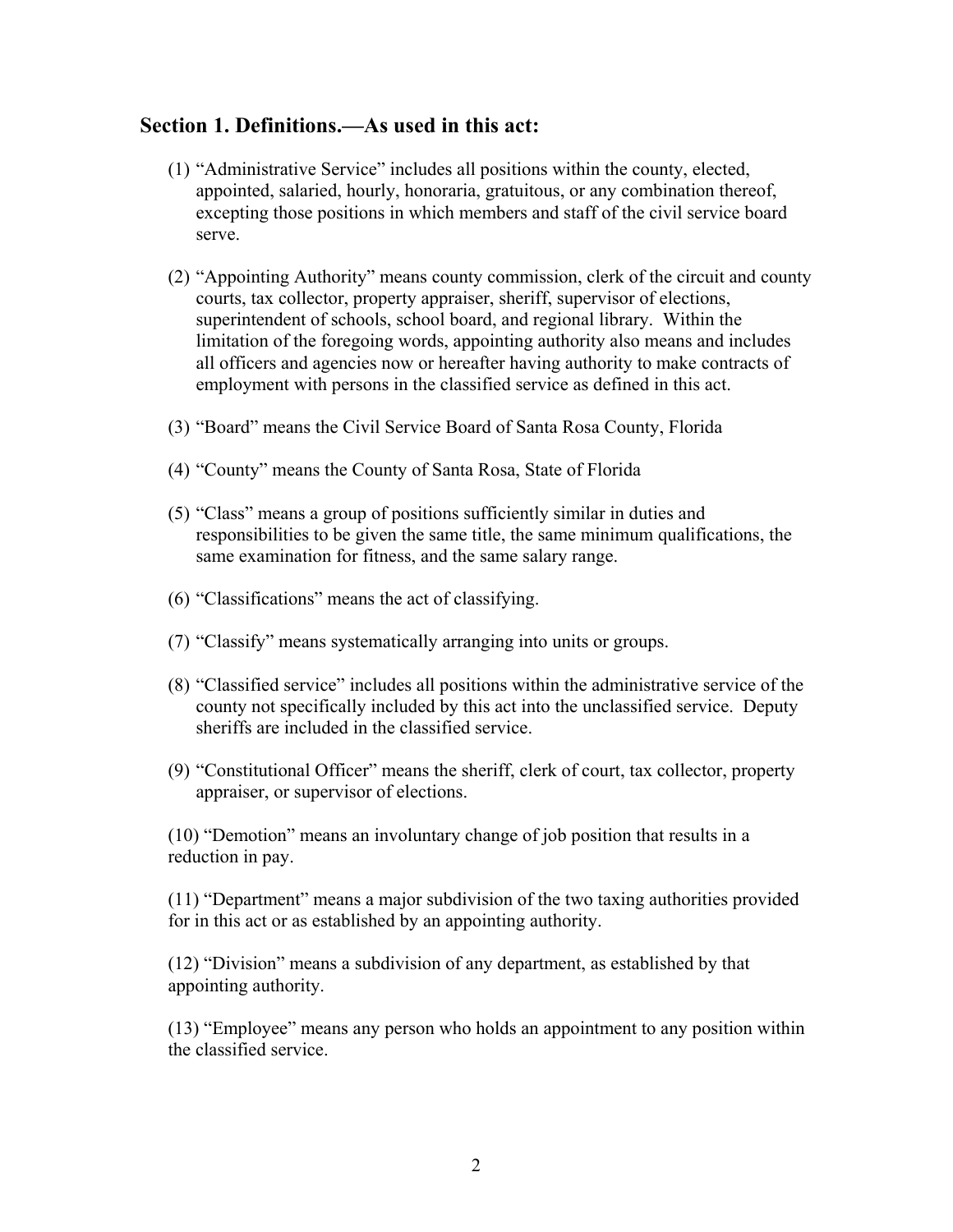(14) "Cause" means actions adversely affecting the orderly, efficient operation of the service, including, but not limited to, insubordination, immorality, drunkenness, inefficiency, neglect of duty, violation of any employment rule or regulation or any combination thereof.

(15) "Employment" means the initial appointment to a position within the classified service of the county.

(16) "Probationary employee" means an employee who has served fewer than 365 continuous calendar days from the date of employment.

(17) "Taxing authority" means one of the following two major entities of Santa Rosa government:

- a) County Commission
- b) School Board

(18) "Unclassified service" includes any person elected or appointed members of a board or commission; county administrator, attorneys and assistant attorneys retained by the county or any person employed by them; Office of Management and Budget Director; Public Works Director, Public Service Director; persons of highly technical or professional training maintaining an independent practice employed on a part-time basis; patients or inmates; persons under nonpermanent federal grants (unless specifically accepted by the board into the service); instructional personnel and administrative personnel as described in section 228.041(9) and (10), Florida Statues, respectively; executive director of Navarre Beach; county engineer; county project coordinator; judicial clerk; court reporters; chief deputy for: sheriff, tax collector, property appraiser, supervisor of elections, and clerk of circuit and county courts; one administrative assistant to: sheriff and property appraiser; one secretary to each judge, county commissioner, school board member, superintendent of schools, tax collector, supervisor of elections, clerk of the circuit and county courts, and county administrator; and one supervisory-level-technical person employed or appointed by and at the discretion of an appointing authority for every 10 employees, or fraction thereof, employed in or appointed to the classified service by an appointing authority.

**Section 2. Civil service system created.** – There is created a civil service system for the classified employees of the county. All members of the classified service of the county shall automatically become members of the system of the county upon the effective date of the act.

**Section 3. Organization of the system.** – the various county governmental agencies shall be organized into the following two taxing authorities for administration under the board as provided in this act:

(1) COUNTY COMMISSION TAXING AUTHORITY. This taxing authority shall included the classified employees of all agencies of government not specifically designated by this section as part of another taxing authority, and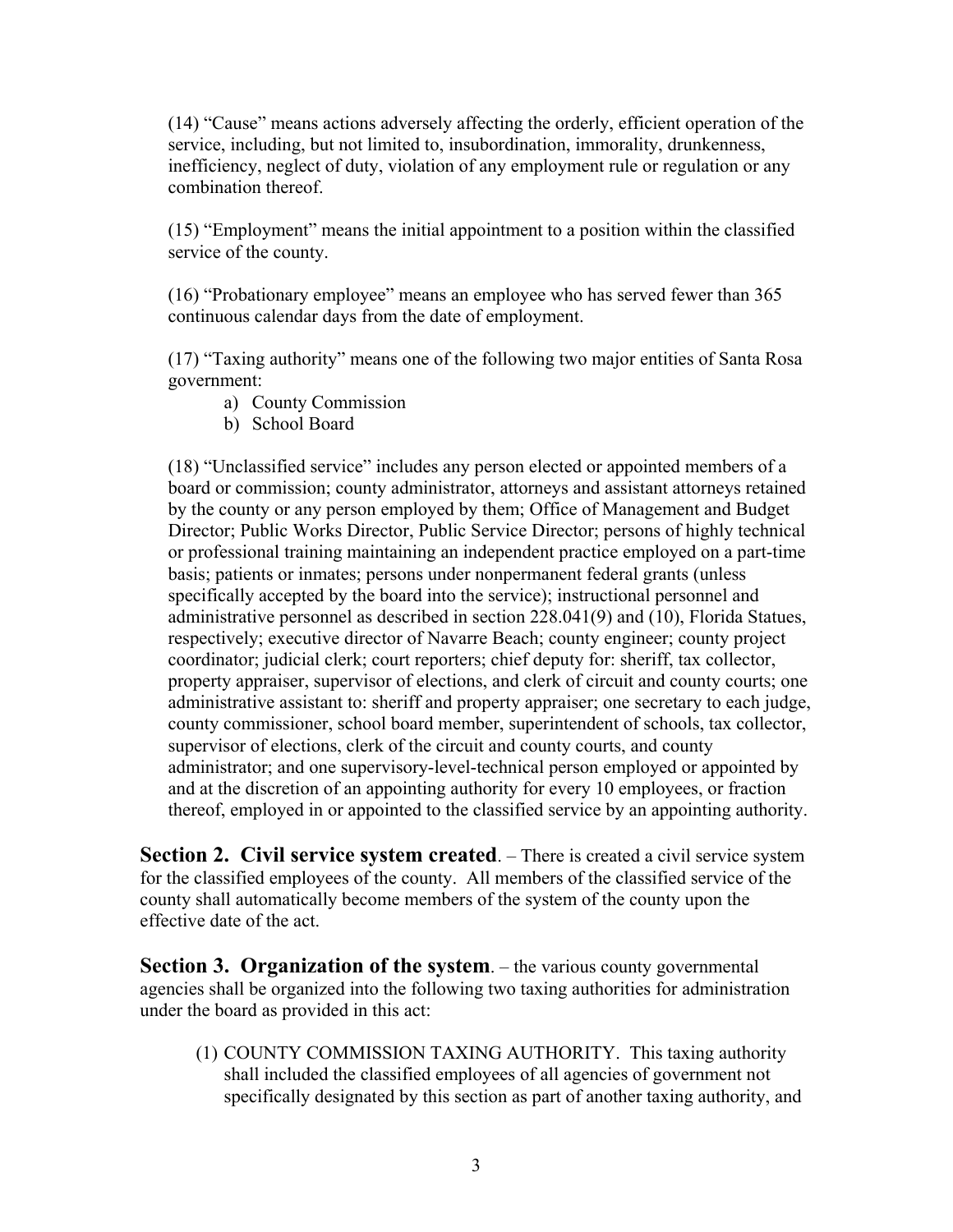shall include but not be limited to all classified employees working for the county commissioners, sheriff, property appraiser, tax collector, clerk of the circuit and county courts, West Florida Regional Library, and supervisor of elections.

(2) SCHOOL BOARD TAXING AUTHORITY. This taxing authority shall include all classified employees of the school board.

#### **Section 4. Civil service board created**.

- (1) A civil service board consisting of five members is hereby created. Members are seated in the following manner: One member elected by vote of the county commission classified employees, one member elected by vote of the school board classified employees, one member appointed by the county commission, one member appointed by the school board, and one member by vote of the constitutional officers. All members of the board shall serve a 4 year term. No member shall serve more than two appointed or elected full terms in succession.
- (2) The supervisor of elections of the county shall be responsible for conducting the elections for the employee members of the board. Said elections are exempt from the Florida Election Code. The election of members shall be by vote of the classified employees of the respective taxing authorities as outlined in this section, and nominations of candidates for said positions shall be submitted in writing and signed by 15 members of the classified service employed within the taxing authorities holding the election and filed with the supervisor of elections at least 21 days prior to the date on which elections shall be held. The names of all persons nominated by the classified employees shall be printed upon a ballot. The classified employees shall be permitted to vote in the election by a secret ballot. The use of a mail out ballot is permitted. The election shall be by a majority of the votes cast.
- (3) Any member of the board may be disqualified to hear and determine any cause if there exists any grounds under the laws of Florida which would disqualify the judge of any court, or which is a ground of challenge for cause to a juror. If any person charged with any offense or violation of any law or rule of the board files an affidavit stating that he does not believe that he will receive a fair hearing and sets forth sufficient reasons for such belief, supported by two affidavits of disinterested persons stating that they do not reasonably believe that such member of the classified service will receive a fair and impartial hearing, the board member so challenged shall disqualify himself. If sufficient challenges are made to reduce the number sitting on the board to less than three, then alternate member shall be selected by the remaining members of the board for the purpose of hearing that particular cause before the board.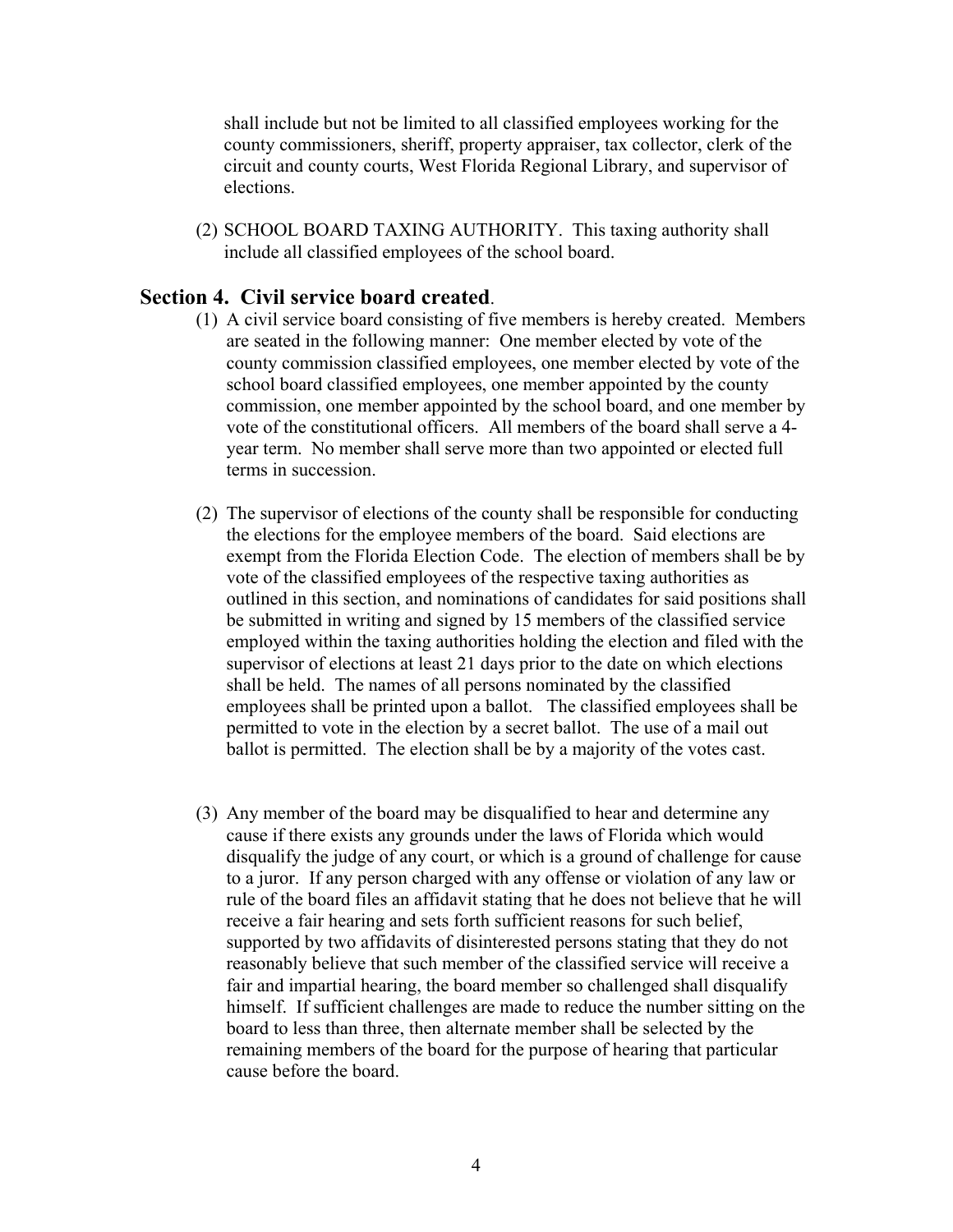(4) Any qualified voter residing in the county is eligible to be a member of the board. County officers, elected officials, employees of the county, and person having been convicted of a felony or a crime involving moral turpitude are not eligible to hold such position.

# **Section 5. Existing board to assume authority; election or appointment**

**date**. Elections or appointments shall be held or made on the last Tuesday in May, with the exception of the appointment of the fifth member of the board, which will be made at the next meeting. The board members shall take office at the next meeting of the board. The oath of office shall be administered to each of the board members by the clerk of the circuit and county courts.

**Section 6. Appropriations to be made for the board**. The county commission and the school board are hereby required to appropriate and fund between them a sufficient sum of money for the operations of the board and for the enforcement of this act. The board shall submit an annual budget to the county commission and school board at least 30 days prior to the beginning of the new fiscal year for each taxing authority. Each taxing authority shall include one-half of this budget amount in each of their respective budgets. The actual legal expenses for hearings shall not be a budget item but will be billed separately by the board to the count commission and school board for the hearings that involve their taxing authority. If the requested budget is disapproved by both or either of the taxing authorities, said budget submitted shall be subject to review by the circuit court for unreasonableness upon the resolution of the civil service board requesting such review.

**Section 7. Board to be independent; staff authorized; attorney**. The board shall be independent and is authorized to employ a staff and legal counsel as it may deem qualified and competent to carry out the purpose of this act. The board is also authorized to use personnel in the employ of the county, subject to approval from the appointing authority, to assist in carrying out the provisions of this act. The attorney chosen shall be independent of the county and its appointing authorities as defined in this act, and shall advise the board and staff with respect to all legal matters of policy and procedures. The board attorney shall act as counsel and/or hearing officer to the board at all hearings and trials. The attorneys for the appointing authorities enumerated in this act shall, when requested by the appointing authorities, appear and prosecute charges at trials or hearings before the board.

### **Section 8. Administrative service; classified and unclassified**. The administrative service of the county is hereby divided into the classified service and the unclassified service as defined in this act.

**Section 9. Board members to receive a fixed allowance**. The members of the board shall receive a fixed allowance to be determined by joint resolution of the board of county commissioners and the school board. A minimum of \$150 per month shall be paid to each member. The chairperson shall receive an additional \$50 per month.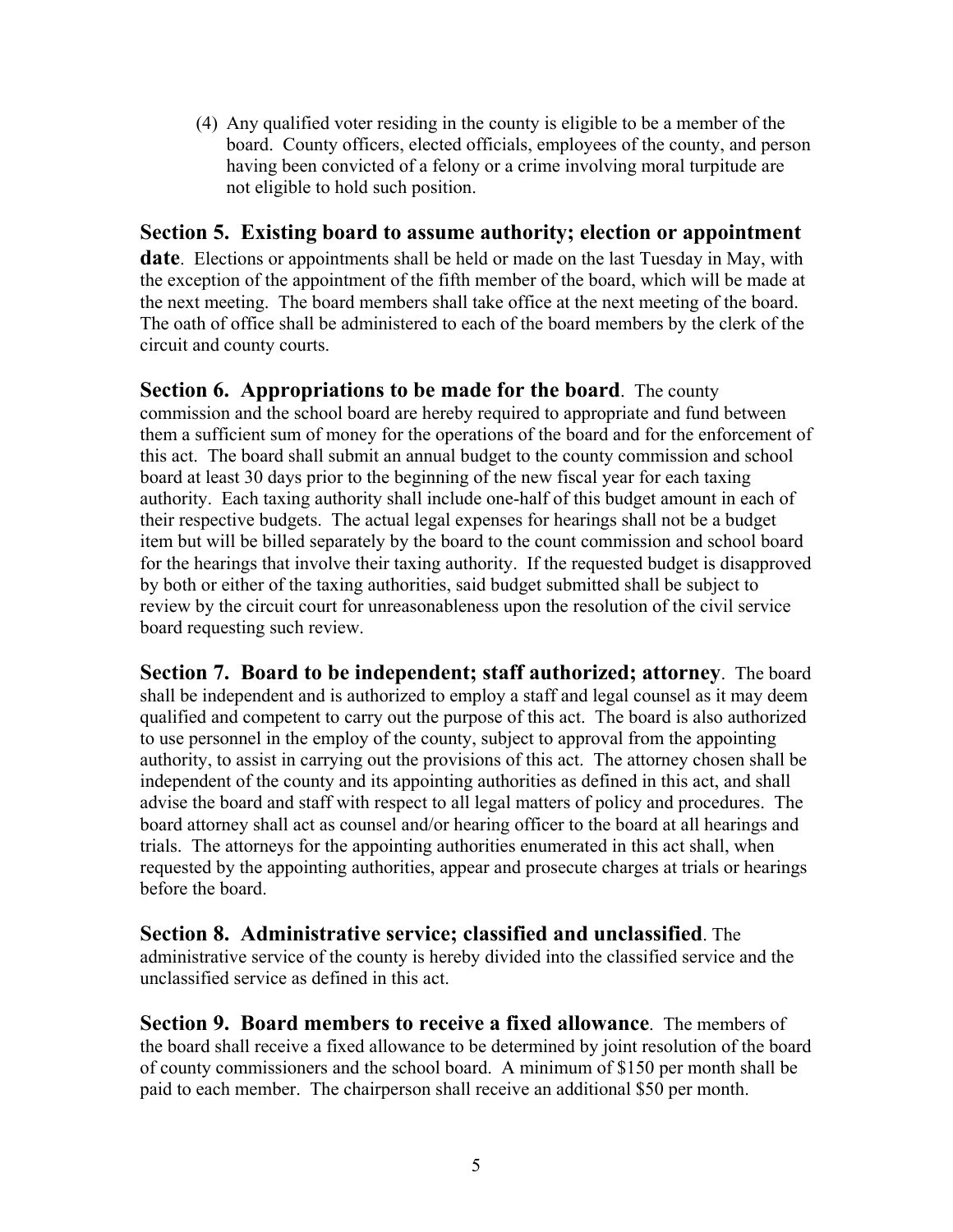**Section 10. Qualifications of board**. No member of the board shall be employed in any capacity by any appointing authority, nor shall any member hold, or be a candidate for, any paid public office. The members of the board shall qualify by filing with the clerk of the circuit and county courts an oath to support and defend the Constitution of the United States and the Constitution of the State of Florida and to faithfully perform the duties of their office.

**Section 11. Officers and meetings**. The board shall elect one of its members as chairman and another member as vice-chairman, and shall meet at such time and place as specified by call of the chairman with advance written notice to each member at least 2 days prior to said meeting. Notice shall be deemed sufficient when mailed to the current address of each member on file with the board. All meetings shall be open to the public. Three members of the board shall constitute a quorum for the transaction of business.

### **Section 12. Rules for classified service; posting of rules**.

- (1) Rules implementing a classified pay plan, leave and holiday policies, reduction-in-force guidelines, and procedures relating to hearings of the Civil Service Board, which have general application to the classified employees under the board of county commissioners and constitutional officers shall be adopted and may be amended by vote of the board of county commissioners and constitutional officers. Each county commissioner and each constitutional officer shall have one vote. If there is a tie vote, the majority vote of the board of county commissioners shall prevail.
- (2) Reductions in force shall not be deemed to be dismissals subject to appeal to the board pursuant to section 13.

### **Section 13. Suspensions, demotions, dismissals, and hearings**.

- (1) Any appointing authority may demote, suspend, or dismiss a classified employee for cause upon filing with the board written reasons for such action and giving the person whose removal is sought reasonable notice of the same and of the basis for such action and an opportunity to answer the same orally or in the writing. Probationary employees do not have appeal rights and shall be deemed at-will employees.
- (2) Such action may be filed with the board no more than 10 days excluding holidays of the relevant taxing authority after the effective date of the disciplinary action, and if not received in the office of the board within 10 days excluding holidays of the relevant taxing authority of such actions the employee will be reinstated and reimbursed for loss of pay and allowances. Such action many then be refilled by the relevant appointing authority. Thereafter, the employee shall have 10 days excluding holidays of the relevant taxing authority after the action has been filed with the board within which to request a hearing before the board on such action. If a hearing is requested by an employee, the same shall be heard within a reasonable time thereafter.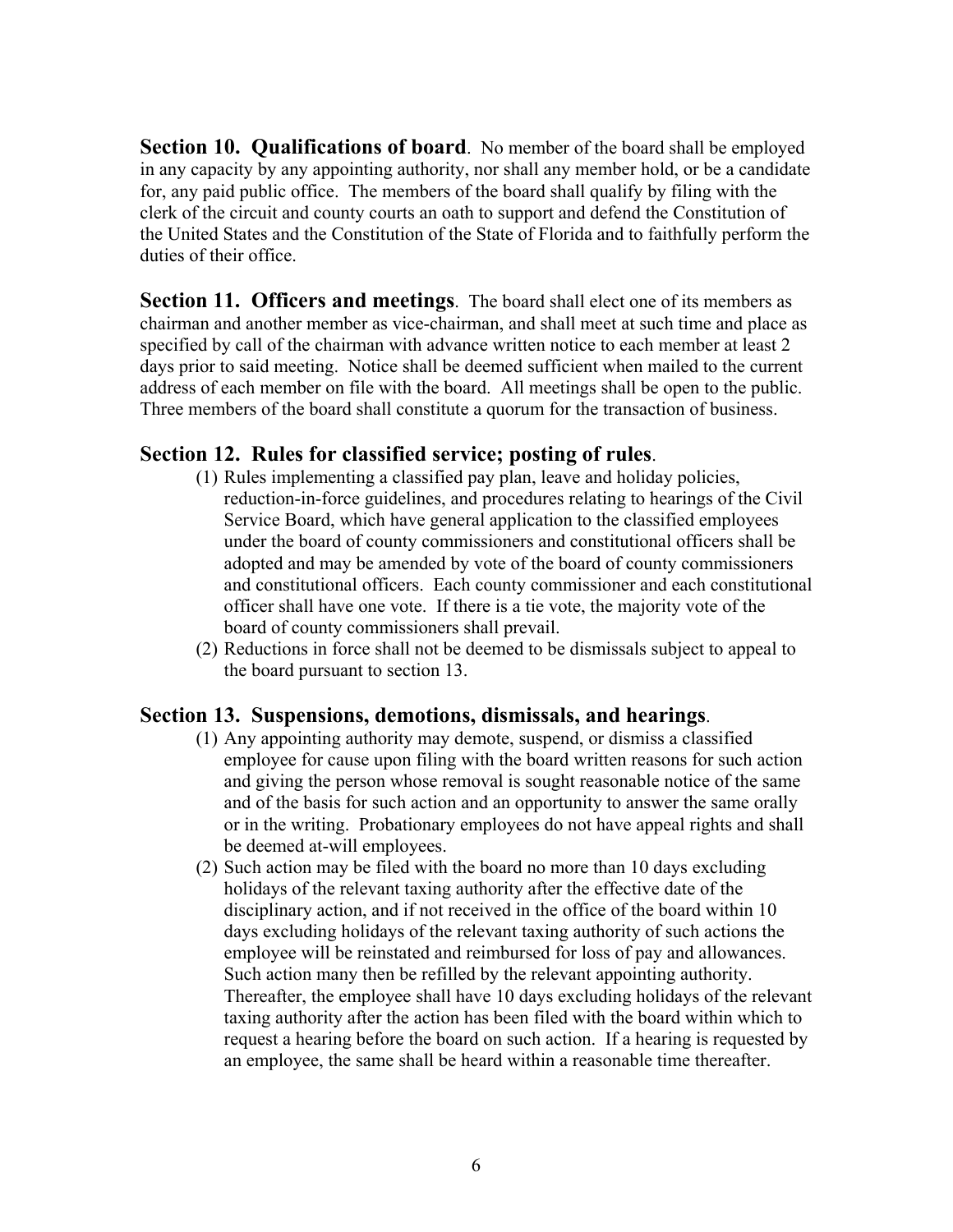Any appointing authority may suspend a classified employee for a reasonable period not to exceed 30 working days pending hearing and decision. Every such suspension shall be without pay; provided, however, that the board shall have authority to conduct a hearing upon appeal by the affected employee for every such suspension and, in case of its disapproval, shall have the power to restore pay to the employee for such suspended time.

- (3) Subject to the foregoing provisions of this section, no person in the classified service shall be demoted, suspended, or dismissed except for cause upon written action and after an opportunity to be heard in his own defense.
- (4) The board may reinstate the person removed only in case it appears after a proper public hearing that the removal was made for reasons other than just cause.
- (5) For the purpose of any hearing which the board is authorized or required to conduct, the board or any member thereof, or its designee, shall have power to conduct such hearing, administer oaths, take depositions, issue subpoenas, compel the attendance of witnesses and the production of books, accounts, papers, records, documents, and testimony.
- (6) In case of failure of any person to comply with an order of the board, or a subpoena issue by the board or any of its members or director, or on the refusal of a witness to testify to any matter to which he may be lawfully interrogated, a judge of a court of competent jurisdiction in the county in which the person resides, on application of any member of the board or its designee, shall compel the person to testify or comply with said order or subpoena.
- (7) The sheriff of any county shall serve such subpoena and shall receive the same fees as he normally charges for such service, and each witness who appears, in obedience to a subpoena before the board or a member or its designee, shall receive for his attendance the fees and mileage provided for witnesses in civil cases in the civil courts of this state, which shall be audited and paid in the same manner as other expenses are audited and paid, upon the presentation of proper vouchers approved by any two members of the board.
- (8) Notwithstanding any other provision of this act, all papers filed in the case shall be public records.

#### **Sections 14. Prohibitions**.

(1) No public officer or employee shall use or promise to use his influence or official authority to secure any appointment or prospect for appointment to any position classified under this act as a reward or return for personal or partisan political service.